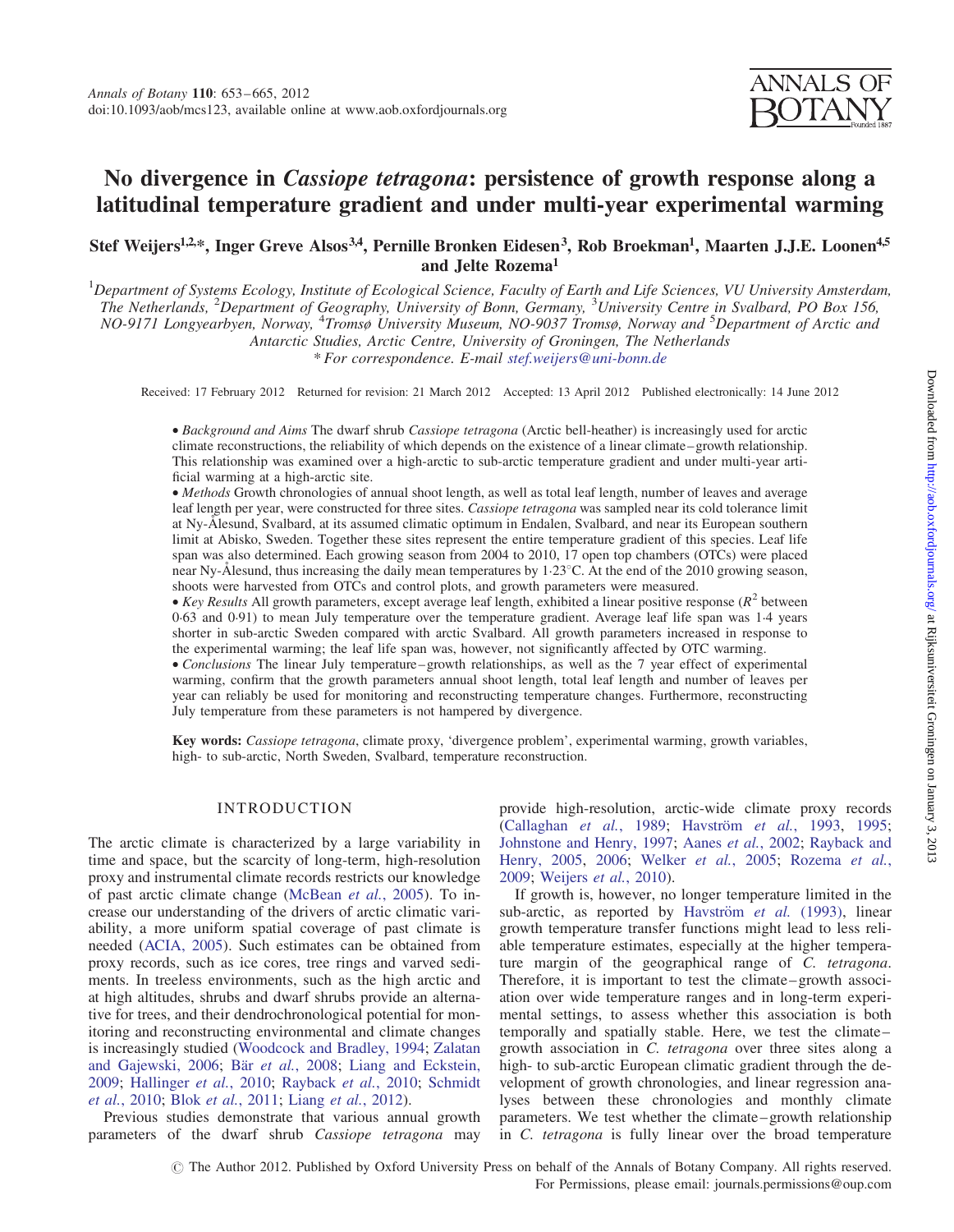range. Furthermore, the response of C. tetragona to 7 years (2004–2010) of artificial warming in open top chambers (OTCs) at a high arctic site was analysed to assess whether the growth response of C. tetragona to OTC warming in Svalbard, as reported by [Rozema](#page-12-0) *et al.* (2009), is persistent over 7 years of experimental warming.

# MATERIALS AND METHODS

# Study plants

Cassiope tetragona has a circumarctic distribution and a prostrate growth habit. Annual growth parameters can be measured, as it forms smaller leaves at the beginning and end of each growing season, resulting in annual wave-like leaf patterns ([Warming, 1908](#page-12-0)). Similarly, leaf scars are grouped closely together at each year boundary and, from the measurement of leaf scar distances, the annual number of leaves and shoot length can be derived (e.g. [Rayback and Henry, 2006\)](#page-12-0). Dead leaves may remain attached to the stems for up to 45 years and leaf scars can stay visible for periods exceeding 100 years. The relatively recent discovery of wintermarksepta (WMS) within C. tetragona stems has enabled the measurement of annual shoot length further back in time  $(>180$ years; [Weijers](#page-12-0) et al., 2010). Wintermarksepta consist of dark bands in the pith of the stems, which coincide with lows in leaf length and leaf scar distances, thereby demarking annual shoot length growth [\(Rozema](#page-12-0) et al., 2009; [Weijers](#page-12-0) et al., [2010\)](#page-12-0).

# Study sites and sampling

 $Ny$ - $Å$ *lesund*. For the construction of growth chronologies, 21 plant samples were collected on 21 August 2010, from apparently old C. tetragona stands [with the presence of long  $($ >50 cm) shoots] about 5.5 km south-east of Ny-Ålesund (Table [1](#page-2-0)). The area is at the border between the middle arctic tundra zone (zone C), characterized by C. tetragona on leesides, and the northern arctic tundra zone (zone B), where C. tetragona is absent ([Elvebakk, 1999](#page-12-0); [Walker](#page-12-0) et al., [2005\)](#page-12-0). The stands were found on small, bowl-shaped, northeast-facing slopes, on a rocky plateau.

Our research site for experimental warming is situated about  $2 \text{ km}$  southeast of Ny- $\AA$ lesund (Table [1\)](#page-2-0), on an elevated plane at the south bank of Kongsfjorden. In total, 34 plots were marked. Half of them were randomly chosen as control plots. For the other half, temperature was increased by placing hexagonal OTCs with a diameter of 2.2 m and height of 50 cm ([Marion](#page-12-0) et al., 1997). The OTCs were installed at the onset of each growing season (mid June) and removed at the end of the growing season (late August) in the years 2004–2010. In this way, snow accumulation in the OTCs during winter ([Marion](#page-12-0) et al., 1997; Aerts et al.[, 2004](#page-11-0)) and undesired side effects, e.g. delayed snowmelt, are prevented. From each plot, three approx. 10 cm long C. tetragona shoots were randomly harvested on 19 August 2010. Afterwards, individual leaf lengths, leaf scar distances and WMS distances of 18 control shoots and 18 OTC shoots were measured.

Endalen. In June and August 2008 and in late August 2009, 40 plant samples were collected from the southeast-facing slope of the valley Endalen situated about 4 km southeast of Longyearbyen (Table [1](#page-2-0)). The site is located in the middle arctic tundra zone (zone C). It is among the warmest sites in Svalbard, where scattered occurrences of some low arctic taxa such as Betula nana and Empetrum nigrum sensu lato (s.l.) are also found.

Abisko. At the end of August 2009, 12 plant samples were collected approx. 2 km south-southeast of Abisko (Table [1\)](#page-2-0) for the construction of growth chronologies. The site is characterized by a rich dwarf shrub community.

Climate data. Information on the climate data sources used for each site and period, and weather stations are summarized in Table [2.](#page-3-0) Thirty year average (1979–2008) monthly precipitation sums and mean monthly temperatures for each site are plotted in Fig. [1](#page-4-0).

Temperatures were monitored simultaneously in OTCs and control plots near Ny-Alesund during three consecutive growing seasons with loggers (Tinytag Transit H temperature loggers; Gemini Data Loggers, Chichester, UK). Temperatures were measured in the centre of the plots every 15 min (2008) or hourly (2009 and 2010). The temperature loggers were placed at vegetation height, about 5 cm above soil level, underneath plastic shelters to avoid overestimation of temperatures due to direct solar radiation and damage by precipitation. At the start of the growing season in 2008, six loggers were placed in control plots and seven in OTC plots. In 2009, loggers were placed in two control plots and in one OTC, whereas in 2010, loggers were placed in four control plots and in four OTCs.

# Measurement of annual growth parameters

Measurement of total leaf length, number of leaves and average leaf length is time consuming and was performed on a single branch per harvested plant sample only. The leaves were removed from the top to the base of the stems (to keep track of their exact order) and their lengths were subsequently measured under  $\times 30$  magnification with a 0.1 mm precision (Fig. [2\)](#page-4-0). Thereafter, the distances between leaf scars on one side of the stems were measured  $(\times 30$  magnification, 0.1 mm precision, Fig. [2\)](#page-4-0). Finally a thin layer of the stem was laterally removed with a scalpel to reveal the pith and the WMS therein. Subsequently, WMS distances (annual shoot length) were measured ( $\times$  10 magnification, 0.1 mm precision). For further details on this method, see [Rozema](#page-12-0) et al. [\(2009\)](#page-12-0) and [Weijers](#page-12-0) et al. (2010).

Average leaf lengths were then calculated per pair, using either one or both of the leaves of each pair, as some pairs were incomplete (especially those on the older part of the shoots). The first leaf pair formed during a growing season is usually longer than the last of the previous season. Similarly, the shortest distance between leaf scars generally demarks the growing season end (Fig. [2](#page-4-0)). In this study, the annually summed leaf scar distances of each stem were plotted against the accompanying WMS distances, as a reference for the appointment of the exact year boundaries. Thereafter, the year boundaries for the average leaf lengths per pair were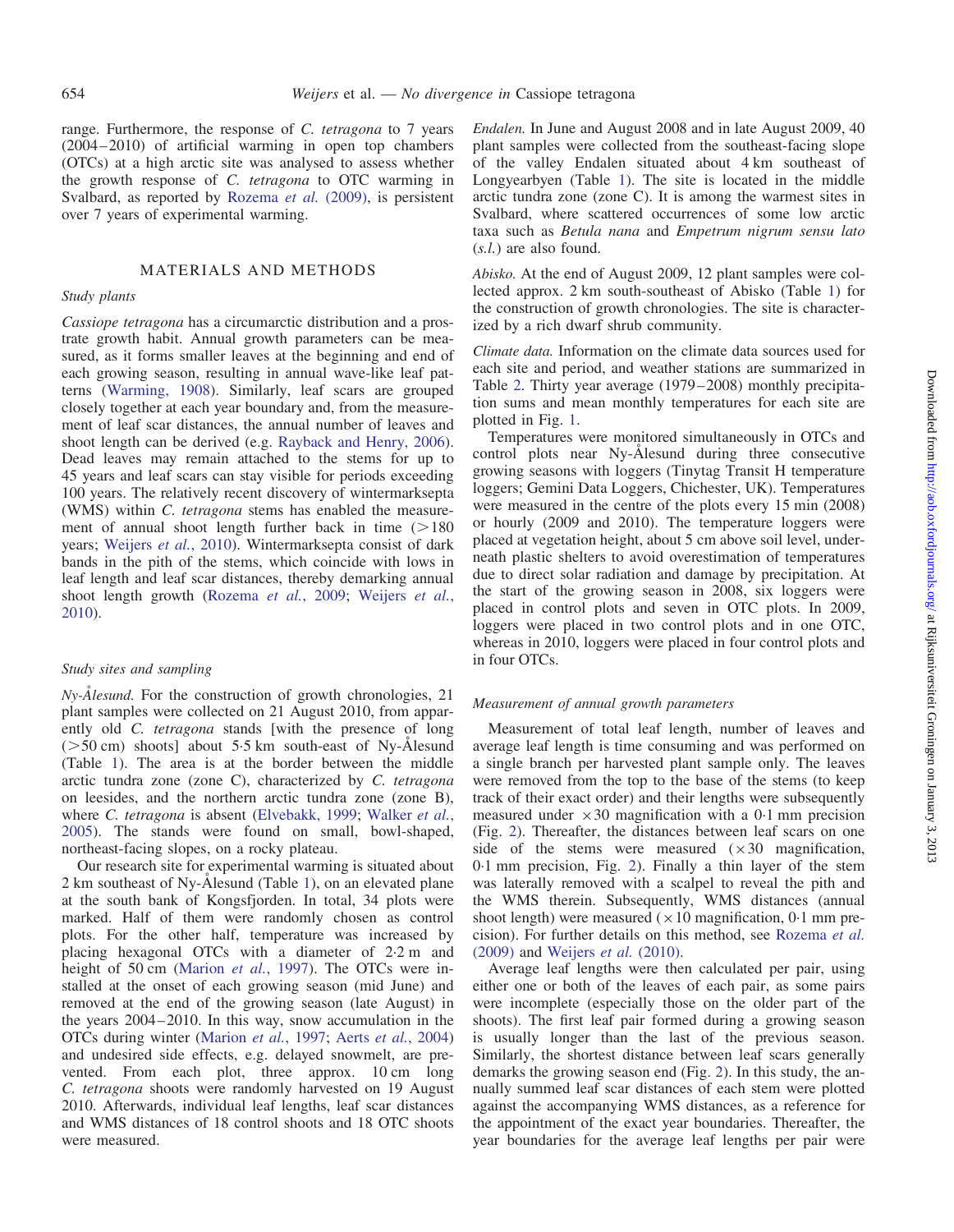<span id="page-2-0"></span>

|                                          |                                                                                                                                                                                                                                                       | High Arctic                                                                                                                                                                                                                         |                                                                                                                                                                                   | Sub-Arctic                                                                                                                                                                                             |
|------------------------------------------|-------------------------------------------------------------------------------------------------------------------------------------------------------------------------------------------------------------------------------------------------------|-------------------------------------------------------------------------------------------------------------------------------------------------------------------------------------------------------------------------------------|-----------------------------------------------------------------------------------------------------------------------------------------------------------------------------------|--------------------------------------------------------------------------------------------------------------------------------------------------------------------------------------------------------|
|                                          | Ny-Ålesund OTCs                                                                                                                                                                                                                                       | Ny-Ålesund chronology                                                                                                                                                                                                               | Endalen                                                                                                                                                                           | Abisko                                                                                                                                                                                                 |
| Altitude (m asl)                         | 25                                                                                                                                                                                                                                                    | 35                                                                                                                                                                                                                                  | 100                                                                                                                                                                               | 500                                                                                                                                                                                                    |
| Latitude N                               | $78^{\circ}54'$                                                                                                                                                                                                                                       | 78°54'                                                                                                                                                                                                                              | $78^{\circ}11'$                                                                                                                                                                   | $68^{\circ}20'$                                                                                                                                                                                        |
| Longitude E                              | $11^{\circ}58'$                                                                                                                                                                                                                                       | $12^{\circ}10'$                                                                                                                                                                                                                     | $15^{\circ}44'$                                                                                                                                                                   | $18^{\circ}51'$                                                                                                                                                                                        |
| Arctic sub-zone                          | Border B and C                                                                                                                                                                                                                                        | Border B and C                                                                                                                                                                                                                      | C                                                                                                                                                                                 | E                                                                                                                                                                                                      |
| Mean June<br>temperature $(^{\circ}C)$   | 2.08                                                                                                                                                                                                                                                  | 2.08                                                                                                                                                                                                                                | 2.76                                                                                                                                                                              | 8.76                                                                                                                                                                                                   |
| Mean July<br>temperature $(^{\circ}C)$   | 5.14                                                                                                                                                                                                                                                  | 5.14                                                                                                                                                                                                                                | 6.43                                                                                                                                                                              | $11-72$                                                                                                                                                                                                |
| Mean August<br>temperature $(^{\circ}C)$ | 4.19                                                                                                                                                                                                                                                  | 4.19                                                                                                                                                                                                                                | 5.37                                                                                                                                                                              | $10-17$                                                                                                                                                                                                |
| Mean summer<br>temperature $(^{\circ}C)$ | 3.81                                                                                                                                                                                                                                                  | 3.81                                                                                                                                                                                                                                | 4.85                                                                                                                                                                              | $10-22$                                                                                                                                                                                                |
| Mean annual<br>precipitation sum<br>(mm) | 408                                                                                                                                                                                                                                                   | 408                                                                                                                                                                                                                                 | 190                                                                                                                                                                               | 337                                                                                                                                                                                                    |
| <b>Species</b><br>composition            | Dominated by C. tetragona (about $10-15\%$<br>cover), Salix polaris $(5-10\%)$ and the moss<br>Sanionia uncinata (10-20 %). Saxifraga<br>oppositifolia, Dryas octopetala and Oxyria<br>digina are present, but less abundant<br>(Rozema et al., 2006) | Mixed patches of C. tetragona, Dryas<br>octopetala and Salix polaris, patches in which<br>either C. tetragona or S. Polaris is dominant<br>and individuals of Saxifraga oppositifolia<br>among others growing outside these patches | C. tetragona (30 % cover), Salix<br>polaris and Dryas octopetala.<br>Patches of <i>Empetrum nigrum s.l.</i> and<br>Betula nana are also present<br>(Weijers <i>et al.</i> , 2010) | Relatively rich dwarf shrub vegetation with<br>patches of C. tetragona, Empetrum nigrum<br>s.l., Vaccinium uliginosum, Rhododendron<br>lapponicum and Salix hastata (Havström<br><i>et al.</i> , 1993) |
| Number of<br>plants analysed             | $36 (2 \times 18)$                                                                                                                                                                                                                                    | 21                                                                                                                                                                                                                                  | 32                                                                                                                                                                                | 12                                                                                                                                                                                                     |

TABLE 1. Environmental characteristics of the four research sites, climatic data from 1979–2008

The division of the Arctic into sub-zones is after [Elvebakk](#page-12-0) (1999) and Walker *et al.* [\(2005\)](#page-12-0).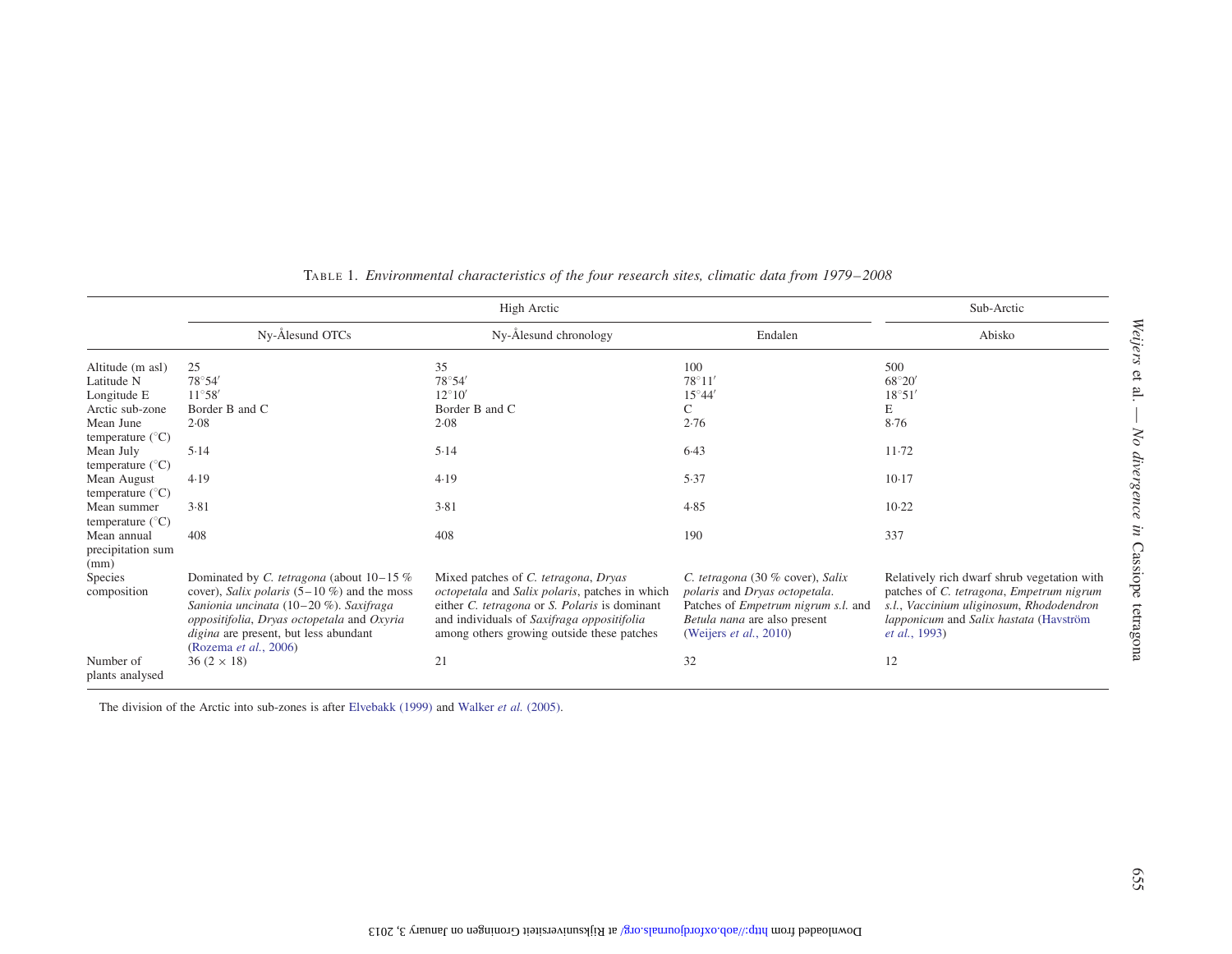<span id="page-3-0"></span> $\mathbf{I}$ 

derived from those of the leaf scar distances. The average leaf lengths per pair between each boundary were then summed and multiplied by two, to calculate the total leaf length per year. Only years with at least one leaf of each pair present were taken into account. The number of leaves per year was derived from the number of leaf scars per year. Annual total leaf lengths divided by the number of leaves results in the annual average leaf length.

# Chronology construction

Shoot length. Cassiope tetragona is a strongly branched species, and parts of the shrubs, especially older ones, may be missing, resulting in incomplete shrub chronologies (see [Weijers](#page-12-0) *et al.*, 2010). Therefore, annual shoot length measurement was carried out on multiple stems per shrub, to create as complete shoot length chronologies as possible for each shrub. Individual branch chronologies were initially plotted and visually cross-dated with branch chronologies of the same plant. Subsequently, a number of complete shrub chronologies were created for each site by averaging the individual branch chronologies of one shrub into a single chronology. These shrub chronologies were then averaged per site to create a master chronology for each site. The remaining individual branch chronologies of incomplete individuals could then be visually cross-dated against these master chronologies. Visual cross-dating was possible, because branches display similar growth patterns to branches of the same individual and others from the same site (see [Weijers](#page-12-0) et al., 2010). After cross-dating, individual branch chronologies were averaged per shrub, before the construction of site chronologies, to prevent over-representation of single shrubs.

To separate reliable parts of the shoot length chronologies from parts with too low a sample size, the sub-sample signal strength (SSS; see [Wigley](#page-12-0) et al., 1984) was calculated. The SSS is a parameter based on sample size and the average correlation between individual chronologies (rbar) and is a measure for the amount of signal captured by a sub-set of samples from the master chronology. We used the individual shrub chronologies to calculate rbar in ARSTAN ([Cook,](#page-12-0) [1985\)](#page-12-0). Parts of the site chronologies with SSS values below the generally accepted threshold of 0.85 [\(Wigley](#page-12-0) et al., [1984\)](#page-12-0) were disregarded. Autocorrelation within the effective  $(SSS > 0.85)$  standardized and raw site chronologies was calculated in PASW Statistics 17.0. Furthermore, mean sensitivity values, a measure for the year to year variability within growth chronologies ([Fritts, 1976\)](#page-12-0), were calculated.

Leaf parameters. As leaves only remain attached to the stems of C. tetragona for a limited time (up to 45 years), leaf parameter chronologies are much shorter than the shoot length chronologies. Site chronologies for each parameter were created by averaging each parameter per year per site.

Standardization. The shoot length chronologies are characterized by high autocorrelation, probably caused by juvenile growth trends [\(Rayback and Henry, 2006\)](#page-12-0) and the leaf life span of several years of C. tetragona leaves [\(Weijers](#page-12-0) et al., [2010\)](#page-12-0). Juvenile growth trends result from relatively slow growth during the first years of C. tetragona branches. Standardization of growth chronologies is necessary to

TABLE 2. Sources of the monthly climate parameters for each site and related weather station information TABLE 2. Sources of the monthly climate parameters for each site and related weather station information

| Source                        | eKlima database (DNMI, 2011)               | eKlima database (DNMI, 2011)       |      | eKlima database (DNMI, 2011)   | NORDKLIM                                                         | eKlima database (DNMI, 2011)       | Abisko Scientific Research                 | Station |
|-------------------------------|--------------------------------------------|------------------------------------|------|--------------------------------|------------------------------------------------------------------|------------------------------------|--------------------------------------------|---------|
| Altitude<br>$(m \text{ asl})$ |                                            |                                    |      |                                |                                                                  |                                    | 388                                        |         |
| Location (N, E)               | $78^{\circ}55'$ , $11^{\circ}52'$          | 78°55', 11°55'                     |      | $78^{\circ}13', 15^{\circ}21'$ | $78^{\circ}14'$ , $15^{\circ}28'$                                | $78^{\circ}14'$ , $15^{\circ}28'$  | $68°21'$ , $18°49'$                        |         |
| Station (code)                | Ny-Alesund (99900)                         | Ny-Ålesund (99910)                 |      | Longyearbyen (99860)           | Homogenized Svalbard Airport record<br>(Nordli and Kohler, 2003) | Svalbard Airport (99840)           | Abisko (18880)                             |         |
| Period                        | January 1969-July<br>1974                  | August 1974-2011                   |      | 1958-1975                      | 1912-July 1975                                                   | August 1975-2011                   | $1913 - 2009$                              |         |
| Data type (°C or mm)          | Mean temperature and precipitation<br>sums | Mean temperature and precipitation | sums | Precipitation sums             | Mean temperature                                                 | Mean temperature and precipitation | Mean temperature and precipitation<br>sums | sums    |
| Site                          | Ny-Alesund                                 |                                    |      | Endalen                        |                                                                  |                                    | Abisko                                     |         |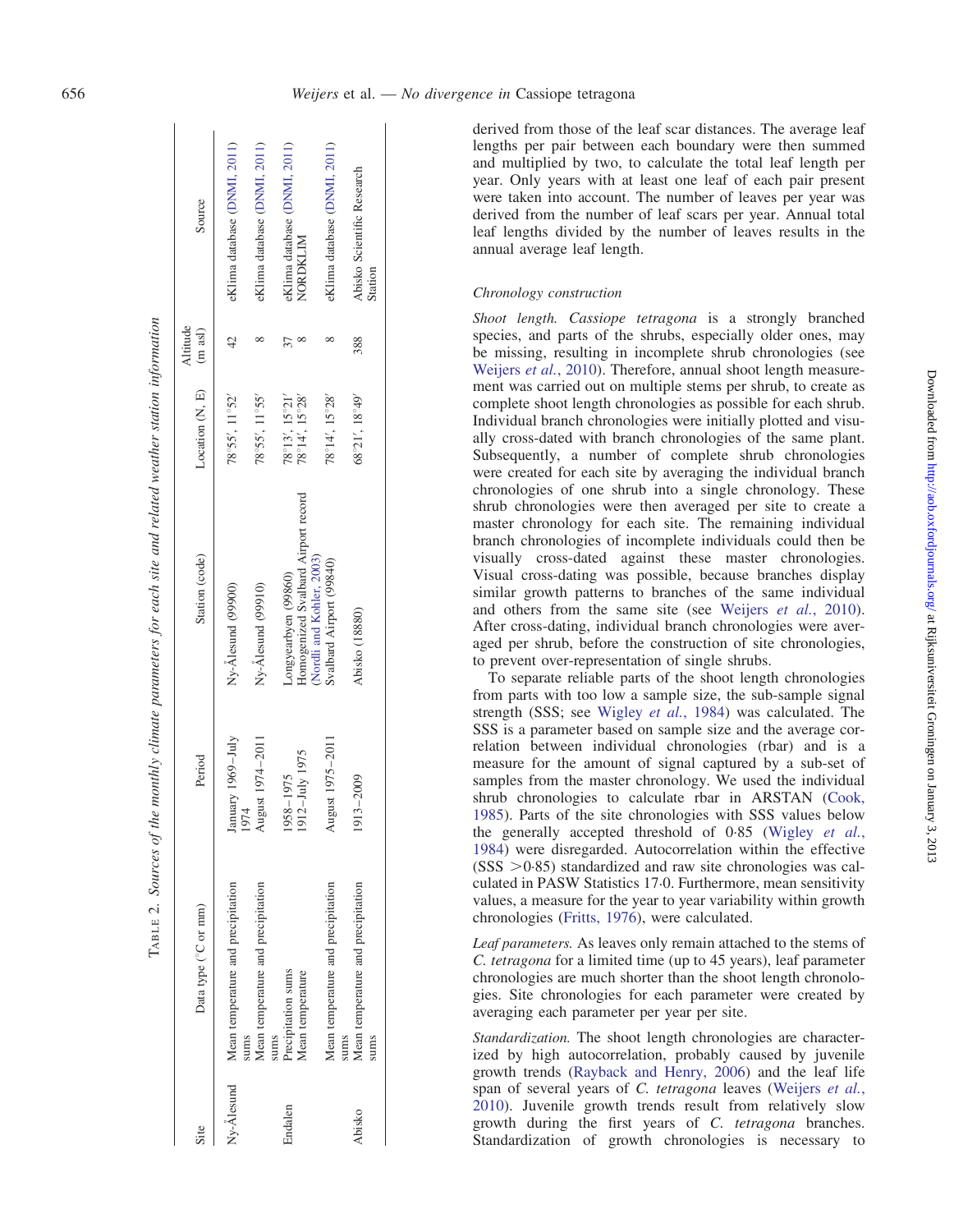<span id="page-4-0"></span>

FIG. 1. Thirty year average (1979–2008) monthly precipitation sums (bars) and monthly temperatures (lines) for each site.



FIG. 2. A branch of Cassiope tetragona. The separate annual leaf cohorts are indicated. Inset: average leaf length and leaf scar distance per leaf pair from old to young, with each wave representing 1 year of growth.

remove such age-related autocorrelation. Shoot length chronologies were standardized by dividing the individual branch series with a horizontal line through their mean. This conservative method successfully removes autocorrelation attributable to previous growth, while leaving the temperature signal

intact [\(Weijers](#page-12-0) et al., 2010). For this study and for [Weijers](#page-12-0) et al. [\(2010\),](#page-12-0) many other standardization methods were tested. However, all of those led to a partial loss of the temperature signal. To show the effect of such less conservative methods, the individual branch series from Endalen were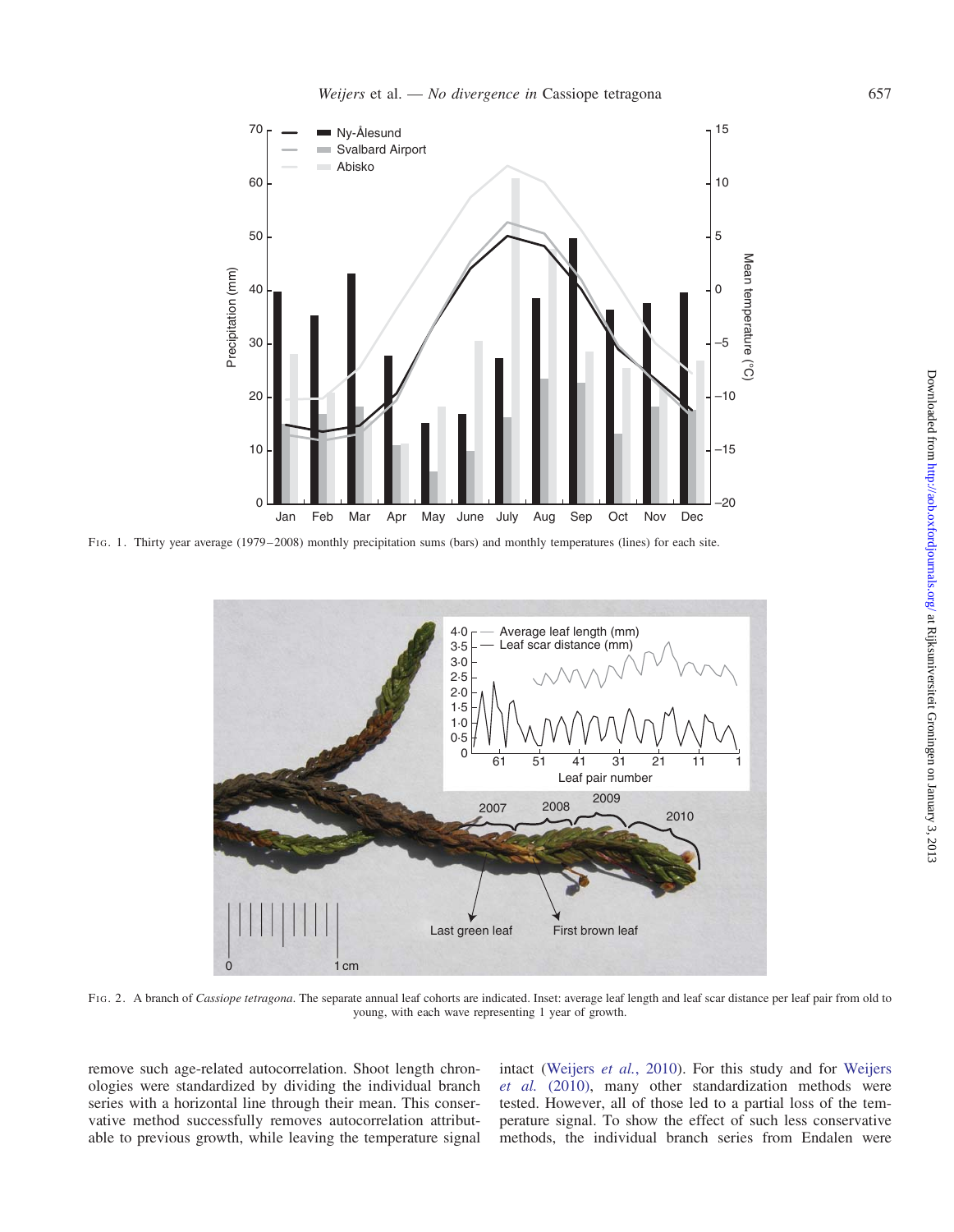detrended with a 32 year cubic spline, a commonly used method in dendrochronology.

After standardization, the individual branch chronologies were again first averaged per shrub, and then per site to form standardized site chronologies. Standardization was carried out in program ARSTAN, version 41d\_XP, created by E.R. Cook and P.J. Krusic, Tree-Ring Laboratory, Palisades, New York, USA [\(Cook, 1985\)](#page-12-0).

# Leaf life span

Leaf senescence is slow and gradual in C. tetragona. Leaves can remain (partly) green for several years before they turn red, brown and then finally grey. In this study, the leaf life span was defined as the average between the number of years before the present in which the first brown leaf appears and the number of years before the present in which the last (partly) green leaf appears (Fig. [2](#page-4-0)).

# Climate–growth analysis

Pearson correlation coefficients were calculated between the raw/standardized shoot length chronologies and local monthly climate data from January of the previous year through to October of the current year for the three sites, to pinpoint the most dominant factor(s) determining C. tetragona growth at each site. Subsequently, Pearson correlation coefficients were calculated between the most dominant monthly climate parameter across all sites and raw growth. In addition, monthly climate data and previous growth parameters that correlated significantly with the chronologies were used in a forward stepwise multiple regression as predictors to create growth–climate models for the three raw shoot length chronologies. Predictors were entered in the models in order of the strength of their correlation with the current year's growth (from strong to weak). Only predictors contributing significantly  $(P < 0.05)$  to the models in the presence of other predictors were retained.

### Statistical comparison of OTCs vs. controls

Temperature differences between controls and OTCs were tested for significance with a paired samples t-test over three different time intervals: 24 h (0000–2400 h), 12 h (0600– 1800 h) and 4 h (1000–1400 h). Differences between growth in controls and OTCs were assessed with one-way analyses of variance (ANOVAs) for each individual year, with treatment as between-subject factor. Furthermore, growth differences over five consecutive years without and 7 years with OTC warming were assessed with one-way ANOVAs with repeated measurements, with treatment as between-subject factor and time as within-subject factor. Average annual absolute differences in growth over the period of experimental warming were calculated and tested with paired samples *t*-tests. All tests were executed in PASW Statistics 17.0.

# RESULTS

# Climate difference

Although geographically relatively close to Endalen, represented by the Svalbard Airport weather station, the Ny-Alesund climate record shows lower 30 year average June, July and August temperatures than in Endalen (Fig. [1](#page-4-0), Table [1](#page-2-0)). Sub-arctic Abisko is substantially warmer than both sites in Svalbard (1979–2008; Table [1\)](#page-2-0). All sites are relatively dry. Ny-Ålesund receives the most precipitation annually, although Abisko is more humid during summer (Fig. [1,](#page-4-0) Table [1\)](#page-2-0). Endalen is the driest site.

## Chronology development

We constructed four annually resolved growth chronologies (shoot length, total leaf length, number of leaves and average leaf length) for each site. All chronologies are new, except the Endalen shoot length chronology, which was previously used for July temperature reconstruction ([Weijers](#page-12-0) et al., 2010).

The shoot length chronologies were 154, 169 and 49 years long for Ny-Ålesund, Endalen and Abisko, respectively (Table 3). The chronologies are characterized by intermediate

TABLE 3. Statistical characteristics of the standardized (horizontal line through the mean) and raw shoot length chronologies for each site

|                                                             | Ny-Ålesund                 | Endalen             | Abisko                |
|-------------------------------------------------------------|----------------------------|---------------------|-----------------------|
| Chronology length                                           | $1857 - 2010$              | $1840 - 2008$       | $1961 - 2009$         |
| Number of years                                             | 154                        | 169                 | 49                    |
| Sample size (plants/branches)                               | 21/111                     | 32/213              | 12/74                 |
| Average segment length (branches) (years)                   | 31                         | 23.5                | 10.53                 |
| Average time span plant chronologies (years)                | 104.38                     | 114.25              | 32.75                 |
| Mean (mm mm <sup><math>-1</math></sup> or mm)               | 0.993(3.529)               | 1.00(5.05)          | 0.988(9.267)          |
| Standard deviation (mm mm <sup><math>-1</math></sup> or mm) | 0.443(1.562)               | 0.342(1.767)        | 0.386(3.593)          |
| Mean sensitivity                                            | 0.360                      | 0.284               | 0.353                 |
| First-order autocorrelation                                 | $0.353**$ (0.669**)        | $0.321**$ (0.662**) | $0.591*(0.730**)$     |
| rbar                                                        | 0.321(0.397)               | 0.276(0.261)        | 0.248(0.315)          |
| Effective chronology length, where $SSS > 0.85$             | $1895 - 2010(1881 - 2010)$ | 1876-2008           | 1980-2009 (1978-2009) |
| Minimal sample size, where $SSS > 0.85$                     | 7(6)                       | 10(11)              | 7(6)                  |

Values for the raw chronologies are placed in parentheses when different from those of the standardized chronologies. The values for Endalen are after [Weijers](#page-12-0) et al. (2010). SSS is the sub-sample signal strength [\(Wigley](#page-12-0) et al., 1984) and rbar is the mean interseries correlation coefficient. Significance levels:  $*$  $*$  $\overline{P}$  < 0.0001;  $*$  $\overline{P}$  = 0.001.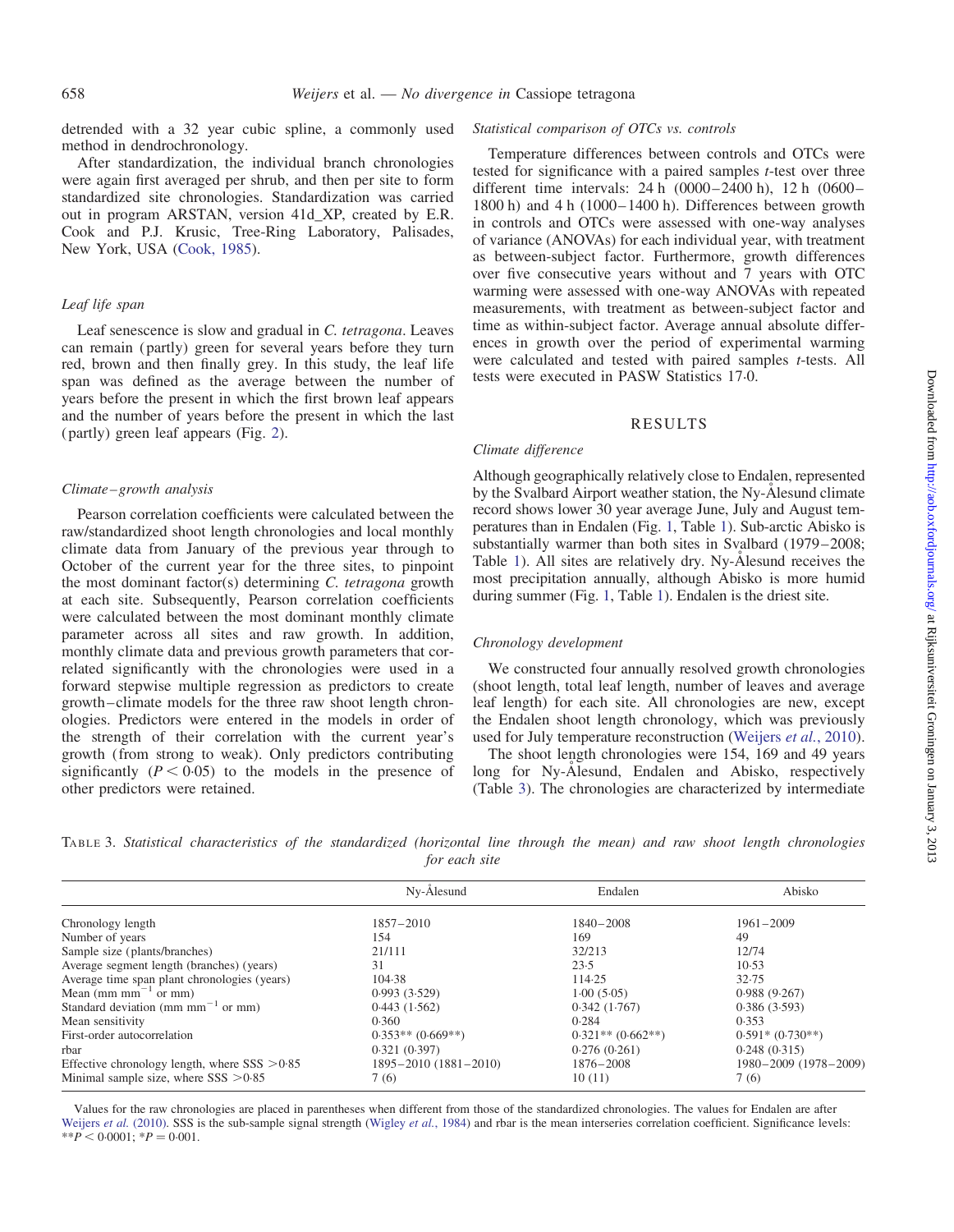<span id="page-6-0"></span>(Endalen;  $0.284$ ) to high (Ny- $\AA$ lesund and Abisko;  $0.360$  and 0.353, respectively) mean sensitivity values [\(Grissino-Mayer,](#page-12-0) [2001\)](#page-12-0) and intermediate (0.248–0.397) mean interseries correlation coefficients (rbar).

The Abisko shrubs were shorter and younger than those from Svalbard, resulting in a relatively short shoot length chronology. First-order autocorrelation in the shoot length chronologies remained significant after standardization.

Statistics of the leaf parameter chronologies and their correlation with the local shoot length chronologies are summarized in Table 4. The largest average total leaf length and number of leaves were found in Abisko, and the smallest in Ny-Ålesund. Average leaf lengths were, in contrast, the longest in Ny-Ålesund. The total leaf length and number of leaves were positively correlated with shoot length at all sites. Average leaf length was only positively correlated with shoot length at Ny-Alesund.

#### Climate–growth analysis

Shoot length was most strongly correlated with current growing season temperatures. June, July and August temperature correlated positively with raw and standardized growth at all sites (Fig. [3](#page-7-0)). Overall, July temperature appears to be the most important factor determining growth, as it showed the strongest correlation with growth at Endalen (raw,  $r = 0.685$ ,  $P < 0.0001$ ; standardized,  $r = 0.676$ ,  $P < 0.0001$ ) and Abisko (raw,  $r = 0.585$ ,  $P < 0.001$ ; standardized,  $r = 0.533$ ,  $P = 0.002$ , and the second strongest after August temperature at Ny-Ålesund (raw,  $r = 0.530$ ,  $P = 0.0004$ ; standardized,  $r =$  $0.537, P = 0.0003$ .

The significant correlations between shoot length growth and monthly climatic parameters outside the growing season were generally weaker than those during the season. Only a few monthly precipitation sums correlated significantly with growth.

The models resulting from the forward stepwise multiple regression analyses explaining raw shoot length growth with monthly climate data and previous growth as predictors are listed in Table [5.](#page-7-0) Results from the Pearson correlation analyses were confirmed with mean August temperature as the strongest climatic predictor at Ny-Ålesund and mean July temperature as the strongest climatic predictor at Endalen and Abisko. Previous growth of 5 and 6 years, of 1, 2 and 5 years, and of 1 year prior to current growth, contributed to current shoot length growth at Ny-Alesund, Endalen and Abisko, respectively.

The correlations between July temperature and shoot length, total leaf length and number of leaves were linear over the climate gradient ( $P < 0.0001$  in all cases; Fig. [4](#page-8-0)). There was no significant relationship between July temperature and average leaf length  $(P = 0.920)$ .

### Temperature difference in OTCs vs. controls

Air temperatures were on average 1.5, 1.2 and  $1.0^{\circ}$ C higher (2008, 2009 and 2010, respectively) in OTCs compared with controls measured over a 24 h time interval  $(P < 0.0001$ ; Table [6\)](#page-9-0). Temperature differences were larger during the

TABLE 4 Summarized statistics of the leaf parameter chronologies for each site

|                               | Ny-Ålesund    | Endalen          | Abisko            |
|-------------------------------|---------------|------------------|-------------------|
| <b>Total leaf length</b>      |               |                  |                   |
| Chronology length             | $1967 - 2010$ | $1971 - 2008$    | 1996-2009         |
| Effective chronology length   | 1986-2010     | 1983-2008        | $2002 - 2009$     |
| Sample size (no. of branches) | 19            | 20               | 12                |
| Minimal samples size          | 8             | 8                | 9                 |
| Average length (years)        | 24.6          | $20-5$           | 9.8               |
| Mean (mm)                     | 37.0          | 42.8             | $81 - 4$          |
| Standard deviation (mm)       | $14-4$        | $15-2$           | 29.0              |
| $r/R^2$ (vs. shoot length)    | $0.93/0.86**$ | $0.68/0.46**$    | $0.91/0.83*$      |
| <b>Number of leaves</b>       |               |                  |                   |
| Chronology length             | $1957 - 2010$ | 1968-2008        | 1992-2009         |
| Effective chronology length   | $1981 - 2010$ | 1980-2008        | 1999-2009         |
| Sample size (no. of branches) | 19            | 20               | 12                |
| Minimal samples size          | 10            | 8                | 9                 |
| Average length (years)        | 31.4          | 25.2             | 12.5              |
| Mean $(n)$                    | 9.31          | $11-6$           | 22.6              |
| Standard deviation $(n)$      | 2.52          | 2.6              | 5.5               |
| $r/R^2$ (vs. shoot length)    | $0.93/0.87**$ | $0.83/0.68**$    | $0.91/0.83**$     |
| Average leaf length           |               |                  |                   |
| Chronology length             | $1967 - 2010$ | $1971 - 2008$    | 1996-2009         |
| Effective chronology length   | 1986-2010     | 1983-2008        | $2002 - 2009$     |
| Sample size (no. of branches) | 19            | 20               | 12                |
| Minimal samples size          | 8             | 8                | 9                 |
| Average length (years)        | 24.6          | 20.5             | 9.8               |
| Mean (mm)                     | 3.73          | 3.57             | 3.48              |
| Standard deviation (mm)       | 0.70          | 0.64             | 0.55              |
| $r/R^2$ (vs. shoot length)    | $0.80/0.64**$ | $0.37/0.14^{NS}$ | $-0.37/0.14^{NS}$ |

NS, not significant;  $*P = 0.002$ ;  $*P < 0.001$ .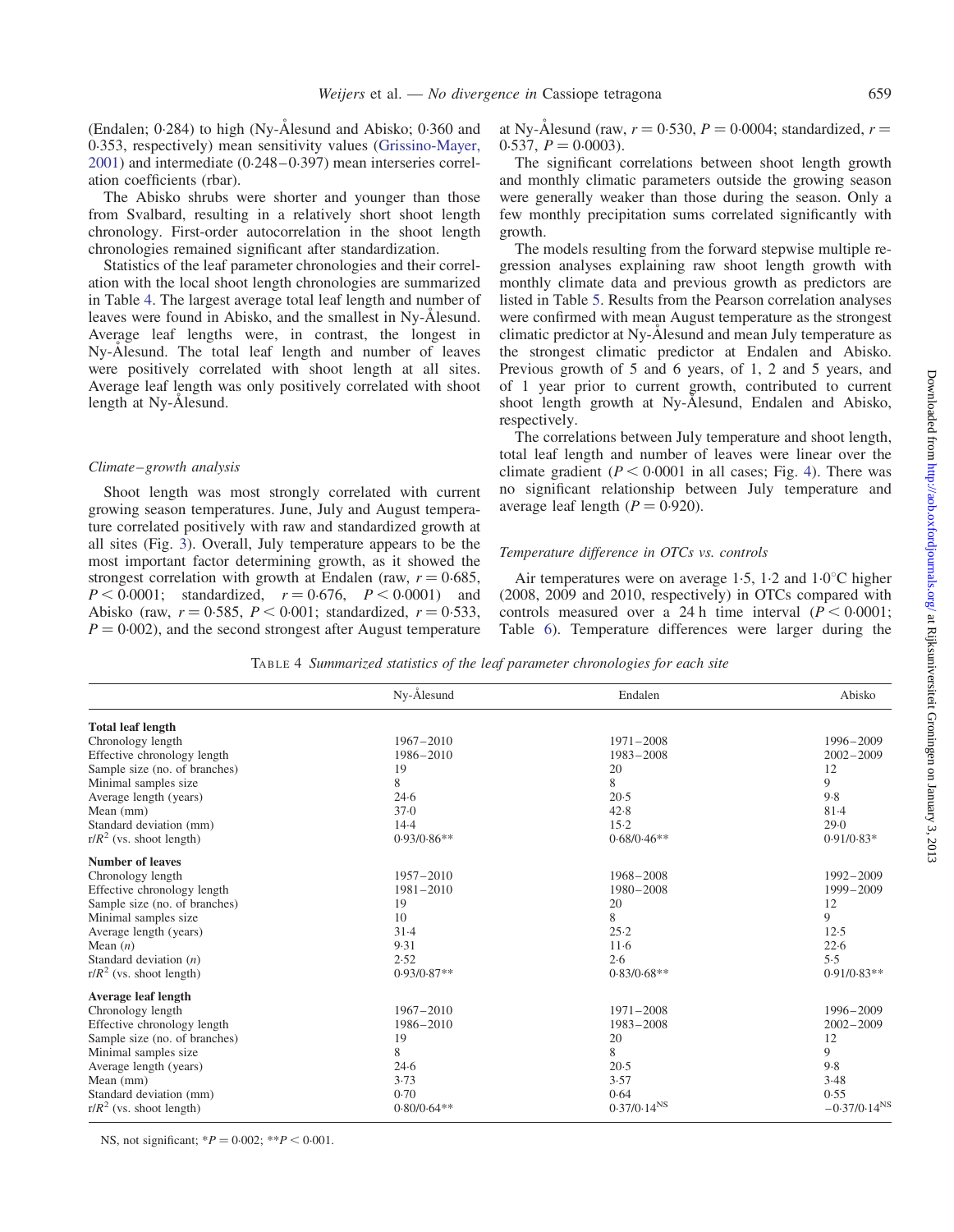<span id="page-7-0"></span>

FIG. 3. Correlations between the raw (grey bars)/standardized (black bars) annual shoot length chronologies and monthly mean temperature (left graphs) and monthly precipitation sums (right graphs) from previous January (pJ) through current October (O). The climate data for Ny-Alesund covers the period 1969– 2010 ( $n = 41$ ), for Endalen the period 1958–2008 ( $n = 50$ ), for Abisko (raw measurements) the period 1978–2009 ( $n = 32$ ) and for Abisko (standardized chronology) the period 1980–2009 ( $n = 30$ ); significant coefficients are shown ( $P < 0.05$ , two-sided).

|            |                 | Unstandardized<br>coefficients |       | Standardized coefficients |          |              |       |                 |
|------------|-----------------|--------------------------------|-------|---------------------------|----------|--------------|-------|-----------------|
| Location   | Model           | B                              | s.e.  | Beta                      |          | Significance | $R^2$ | $R^2$ -adjusted |
| Ny-Ålesund | (Constant)      | $-1.690$                       | 0.878 |                           | $-1.926$ | 0.063        | 0.65  | 0.62            |
|            | AugustT         | 0.849                          | 0.191 | 0.485                     | 4.455    | 0.000        |       |                 |
|            | $Growth_{t=-5}$ | 0.329                          | 0.124 | 0.312                     | 2.658    | 0.012        |       |                 |
|            | $Growth_{t=-6}$ | 0.328                          | 0.124 | 0.308                     | 2.649    | 0.012        |       |                 |
| Endalen    | (Constant)      | $-1.028$                       | 0.510 |                           | $-2.018$ | 0.047        | 0.70  | 0.68            |
|            | JulyT           | 0.533                          | 0.078 | 0.426                     | 6.861    | 0.000        |       |                 |
|            | $SepT_{t=-1}$   | 0.160                          | 0.052 | 0.183                     | 3.050    | 0.003        |       |                 |
|            | $Growth_{t=-1}$ | 0.187                          | 0.078 | 0.190                     | 2.406    | 0.018        |       |                 |
|            | $Growth_{t=-2}$ | 0.189                          | 0.076 | 0.192                     | 2.471    | 0.015        |       |                 |
|            | $Growth_{t=-5}$ | 0.236                          | 0.069 | 0.241                     | 3.421    | 0.001        |       |                 |
| Abisko     | (Constant)      | $-2.789$                       | 2.459 |                           | $-1.134$ | 0.266        | 0.62  | 0.60            |
|            | JulyT           | 0.553                          | 0.237 | 0.309                     | 2.336    | 0.027        |       |                 |
|            | $Growth_{t=-1}$ | 0.591                          | 0.132 | 0.592                     | 4.474    | 0.000        |       |                 |

TABLE 5. Statistics of the growth–climate models resulting from forward stepwise multiple regression analyses with significantly correlated monthly climate data and previous growth parameters as predictors of the current year's raw shoot length at the three sites

The values for Endalen are after [Weijers](#page-12-0) et al. (2010). T, average monthly temperature (°C);  $t = -1$ ,  $t = -2$ .  $t = -5$  and  $t = -6$  indicate the number of years before current growth.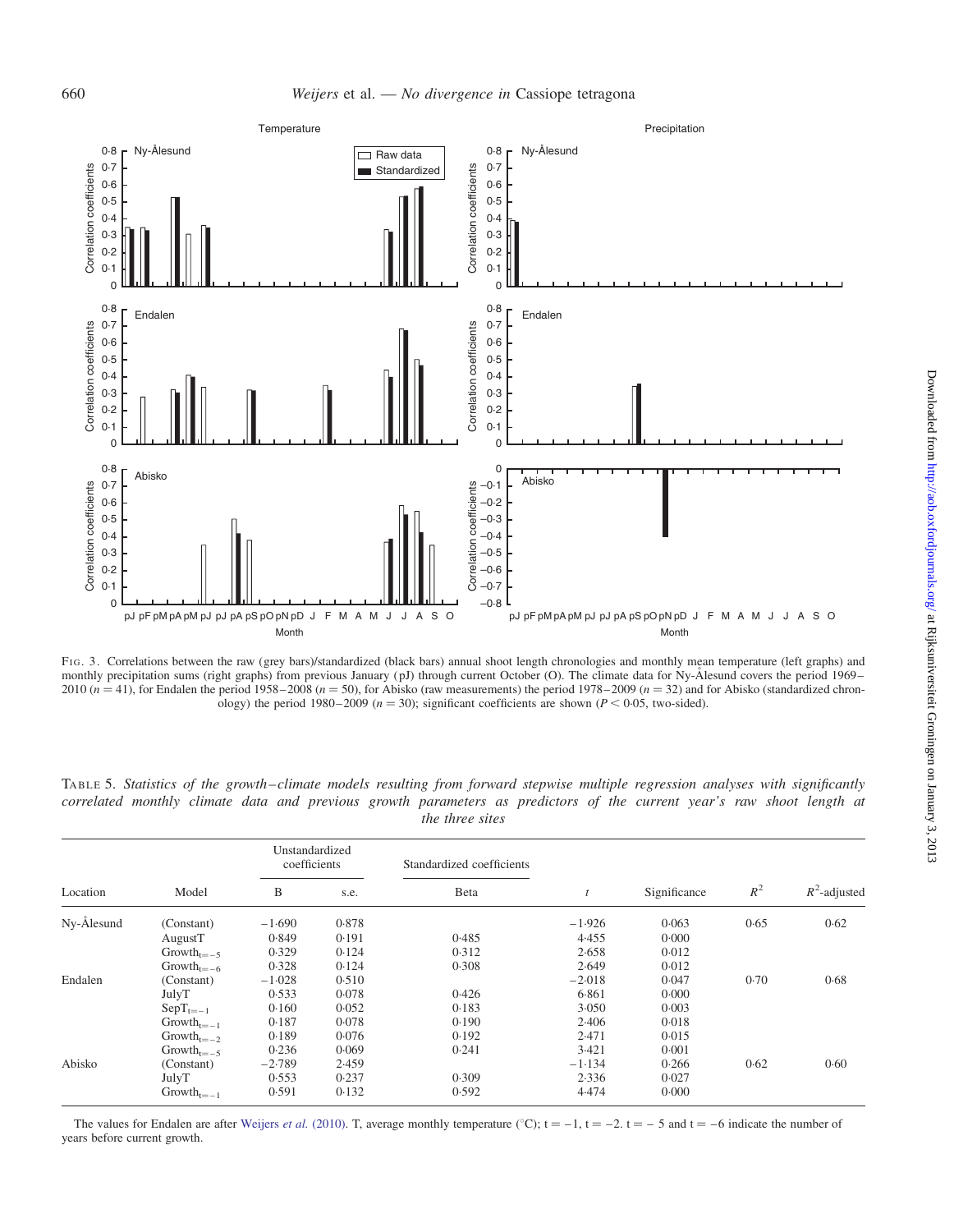<span id="page-8-0"></span>

FIG. 4. Relationships between average July temperature at all sites and four annual growth parameters of C. tetragona: (A) shoot length ( $n = 166$ ), (B) total leaf length ( $n = 58$ ), (C) number of leaves ( $n = 68$ ) and (D) average leaf length ( $n = 58$ ). The straight lines are the best-fit linear regressions through all data points. Data points from Ny-Ålesund, Endalen and Abisko are as indicated in the key.  $*P < 0.0001$ .

daytime, and the largest difference occurred during the 4 h around noon (1000–1400 h).

# Growth differences in OTCs vs. controls

The results of the repeated measures ANOVA over the period 2004–2010 suggests that OTC placement led to an immediate increase in shoot length ( $P = 0.009$ ), total leaf length  $(P = 0.010)$  and average leaf length  $(P = 0.004)$  (Fig. [5\)](#page-10-0). There was also a tendency for the number of leaves to increase  $(P = 0.056)$ . From 2005 onwards, significantly more leaves were produced in OTCs  $(P = 0.035)$ . No difference in growth was found in the period before OTC instalment (1999–2003). When the growth differences are tested separately for each year, a similar picture emerges (Fig. [5\)](#page-10-0). Again, there were no differences in growth prior to OTC placement.

On average, C. tetragona shoots in OTCs grew 1.63 mm longer each year compared wiht those in controls (6.81 mm year<sup> $-1$ </sup> in controls, 8.44 mm year<sup> $-1$ </sup> in OTCs; paired samples *t*-test,  $P = 0.001$ ). Average total annual leaf length in OTCs was 59.73 mm and in controls  $50.18$  mm  $(9.55$  mm year<sup>-1</sup> difference,  $P = 0.002$ ). Also, 1.11 more leaves were formed annually in OTCs (14.05 vs. 12.94,  $P = 0.012$ ) and leaves were 0.36 mm longer (4.19 vs. 3.83 mm,  $P = 0.001$ ).

### Leaf life span

The average leaf life span at Ny-Ålesund  $(3.71 \text{ years})$  did not differ from that at Endalen (3.76 years) (Fig. [6\)](#page-10-0). The leaf life span at Abisko was significantly shorter (2.29 years on average) than at both locations on Svalbard (one-way ANOVA,  $P < 0.001$ ). The average leaf life span in OTCs (2.75 years) seems slightly shorter than that in controls (3.06 years), but this difference is not significant (one-way ANOVA,  $P = 0.10$ ).

# Standardization

The raw Endalen shoot length chronology, the same chronology standardized with a horizontal line through the mean, and detrended with a 32 year cubic spline, are plotted together with local July temperature in Fig. [7](#page-11-0). Detrending with a 32 year cubic spline resulted in a partial loss of the temperature signal, as indicated by the relatively low  $R^2$  of 0.29, and arguably in an artificial divergence problem, with temperatures typically diverting upward from the shoot length indices from the 1960s onward. Other standardization methods, besides the horizontal line through the mean, led to similar results.

### DISCUSSION

By comparing the growth response of C. tetragona to temperatures along a biogeographical climatic gradient, we show that its response to July temperature is linear between 4 and  $15^{\circ}$ C, which approximately represents the entire gradient of the species. Also, the growth response of C. tetragona to artificial warming is shown to be persistent over 7 years. Both findings show that annual growth parameters of this species provide a reliable source for past arctic temperature. Furthermore, it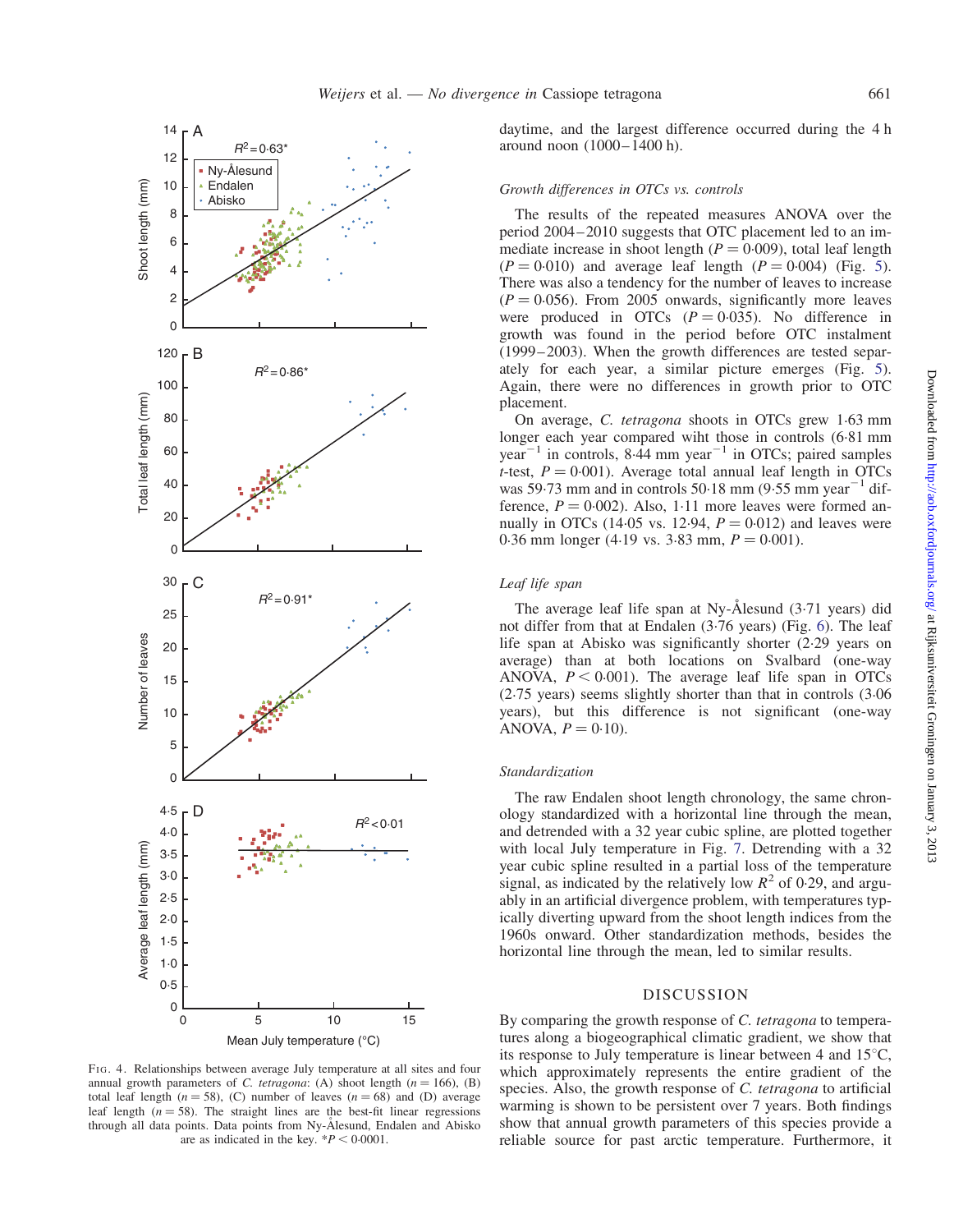| $\sim$ $\alpha$ $\sim$ $\alpha$ $\sim$ $\alpha$ |  |  |
|-------------------------------------------------|--|--|
|                                                 |  |  |
|                                                 |  |  |
|                                                 |  |  |

|      | Start   | End       | $\Delta T$ (°C) 24 h | $\Delta T$ (°C) 12 h | $\Delta T$ (°C) 4 h |
|------|---------|-----------|----------------------|----------------------|---------------------|
| 2008 | June 9  | August 21 |                      | $2-0$                | 2.3                 |
| 2009 | June 28 | August 17 | ∴∠                   | $\cdot$ /            | $2-1$               |
| 2010 | June 15 | August 18 | l (                  |                      | 1.4                 |

<span id="page-9-0"></span>TABLE 6. Start and end date of temperature measurements in control and OTC plots in Ny-Ålesund and the average differences in air temperature at vegetation height between OTCs and controls

Differences were tested with paired t-test for three different time intervals: 24 h (0000–2400 h), 12 h (0600–1800 h) and 4 h (1000–1400 h). All temperature differences were highly significant with  $P$ -values  $< 0.0001$ .

shows that reconstruction of mean July temperature based on these parameters, apart from average leaf length, is not hampered by divergence.

## No divergence

A major problem in dendroclimatology is the 'divergence problem': a decreased sensitivity to rising temperatures of growth indices, typically after 1960 [\(Jacoby and D'Arrigo,](#page-12-0) [1995;](#page-12-0) Briffa et al.[, 1998;](#page-12-0) [D'Arrigo](#page-12-0) et al., 2008). This dissociation between growth indices and temperature may have an ecophysiological background, e.g. increased drought stress due to increasing temperatures [\(Wilmking](#page-12-0) et al., 2004; [D'Arrigo](#page-12-0) et al., 2008). Alternatively, detection of divergence could sometimes be erroneous ([Esper and Frank, 2009\)](#page-12-0) and represent a direct result of standardization techniques (see Cook et al.[, 1990\)](#page-12-0) used to remove age-related growth trends from tree-ring time series. Divergence is problematic in climate reconstructions, as it hampers the assessment of the magnitude of past warm periods compared with the current climate ([Loehle, 2009\)](#page-12-0).

We believe that low-frequency temperature changes within the assessed temperature gradient are in principle captured by raw C. tetragona growth parameters (except average leaf length), due to their persistent growth response. Standardization should therefore be conservative in order to retain such low frequency climate signals and prevent invalid detection of divergence (Fig. [7\)](#page-11-0).

We found no relationship between July temperature and average leaf length. Locally, there were, however, positive correlations between July temperature and average leaf length at Ny-Ålesund ( $r = 0.556$ ,  $P = 0.004$ ) and Endalen ( $r = 0.446$ ,  $P = 0.022$ ). Likewise, there was an immediate response of average leaf length to OTC warming. This is in line with the fact that average leaf length strongly correlated with temperature-driven shoot length growth in Ny-Ålesund, but not in Abisko, Sweden (Table [4\)](#page-6-0). Thus, while temperature seems to be a limiting factor for leaf length growth at the species' northern range margin, it seems to be controlled by other factors at its southern range margin.

The relationship between July temperature and shoot length is weaker than the relationships of total leaf length and the number of leaves to July temperature (Fig. [4](#page-8-0)). This is mainly due to outliers at the early part of the Abisko shoot length chronology. Here, relatively warm mean July temperatures (between about 9 and  $13^{\circ}$ C) resulted in lower than expected growth. This might be a result of relatively poor replication (6–10 plants), although SSS values suggest otherwise, or of juvenile growth trends.

The observed linear July temperature–shoot length relationship confirms an earlier reported linear relationship  $(R^2 = 0.98)$  between mean July temperature and the average number of leaves formed per year by C. tetragona at nine different sites across the Arctic, located in Svalbard, Lapland, and the Canadian Arctic (Havström et al.[, 1995](#page-12-0)).

# Experimental warming

In contrast, Havström et al. (1993) found no response of C. tetragona growth to short-term (three growing seasons; open and closed) greenhouse warming at a lowland site near Abisko [450 m above sea level (asl)]. At the same site, growth did respond to nutrient addition. At a high elevation site near Abisko (1150 m asl;  $68^{\circ}20'N$ ,  $18^{\circ}41'E$ ) and near Ny-Ålesund, Svalbard (10 m asl;  $78^{\circ}56'N$ ,  $11^{\circ}50'E$ ), the growth responses were opposite: increased growth as a result of warming and no response to fertilization (Havström et al., [1993\)](#page-12-0). This suggests a 'divergence problem' with a potential ecophysiological cause in C. tetragona. However, the lack of response at the lowland Abisko site may have been influenced by the lower ambient PAR and air humidity in the small plastic greenhouses (100 cm diameter) used, the low number of treatment replicates (six), the use of indexed growth (growth relative to the average growth prior to the start of the experiment) and the short duration of the experiment. Sometimes growth responses become noticeable only after several seasons of warming [\(Walker](#page-12-0) et al., 2006). [Molau \(1997\)](#page-12-0) also found no effect of warming on C. tetragona growth at a high-elevation site (1000 m asl) near Abisko, Sweden, and [Johnstone \(1995\)](#page-12-0) reported no effect of 2 year OTC warming on shoot elongation on Ellesmere Island in arctic Canada. However, in these studies, growth was measured non-destructively in the field, which makes it harder to detect differences in growth (J. Rozema et al., unpubl. data). In contrast, we found a significant positive effect on all measured growth parameters of OTC warming in Ny- $\AA$ lesund (Fig. [5\)](#page-10-0), which confirms the findings of [Rozema](#page-12-0) et al. (2009).

When the differences in growth are tested for each year separately, it is shown that the OTCs had no significant effect on growth in 2006. This growing season was exceptionally long. Except for some light frost in May, maximum temperatures were above freezing from late April  $(7.8^{\circ}$ C on April 27) until the middle of September. Thus, OTC placement from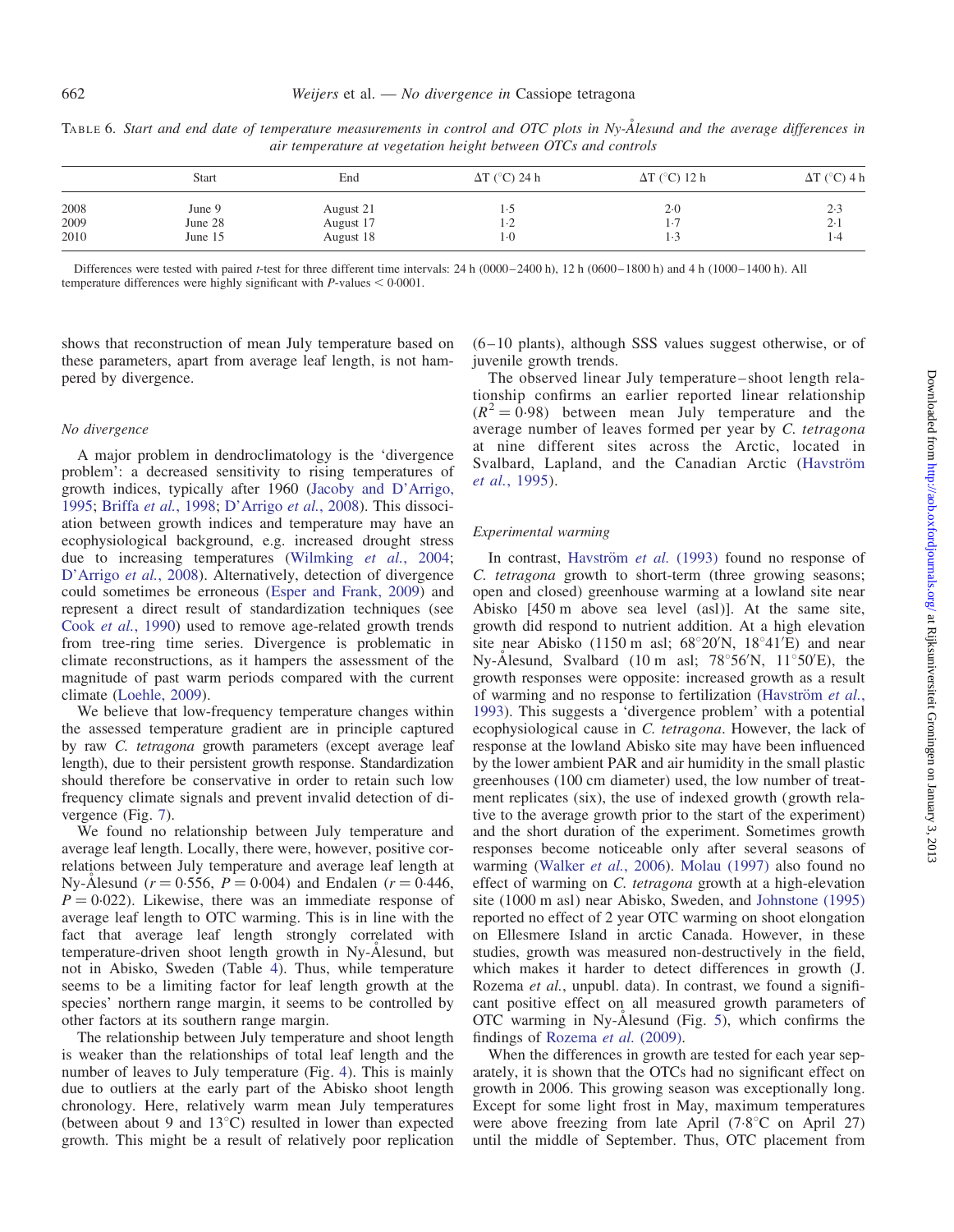<span id="page-10-0"></span>



FIG. 6. Average leaf life span (years) with standard error of the mean at the three research sites (left) and in the control and OTC plots (right); different letters indicate significant differences.

early June to late August only increased temperatures during a part of the growing season. This could partly explain the relatively small difference in growth between control and OTC plots that year. Also, January of 2006 was unusually warm, with maximum temperatures exceeding  $0^{\circ}$ C on 19 d, leaving plants vulnerable after snowmelt to subsequent severe frost [\(Bokhorst](#page-12-0) et al., 2009). Indeed, C. tetragona growth was lower than expected in 2006 at both Ny-Alesund and Endalen ([Weijers](#page-12-0) et al., 2010). Therefore, plants might have had to invest in recovery from winter damage, resulting in relatively poor growth and a smaller difference between OTC and control plants.

#### Leaf life span

Leaf life span is negatively correlated to growing season length and temperature (Kudo et al.[, 2001](#page-12-0)). The considerably higher average summer temperatures in Abisko compared with those in Svalbard (Table [1\)](#page-2-0) may therefore explain the 40 % shorter leaf life span there. The temperature difference between Endalen and Ny-Ålesund did not result in a different leaf life span. In the same way, the similar difference in temperature between OTC and control plots did not lead to a significant decrease in leaf life span. Leaf life span seems to affect autoregressive patterns within C. tetragona shoot length chronologies [\(Weijers](#page-12-0) et al., 2010). The fifth year prior to current growth was the strongest of the previous growth parameters explaining current growth at Endalen (Table [5\)](#page-7-0). The influence of this year on current growth may be best explained through the allocation of resources from senescing leaves, since the average leaf life span at this location was 3.76 years and the last green leaf was on average found in the fifth year ([Weijers](#page-12-0) et al., 2010). Current growth at Ny-Alesund was equally influenced by growth of the fifth and sixth year before the present (Table [5\)](#page-7-0), suggesting a longer leaf life span in its recent history.

FIG. 5. Average growth in 17 control and OTC plots, each between 1999 and 2010 near Ny-Alesund. Arrows designate the start of the artificial warming in 2004. Error bars indicate the s.e.m. Annual shoot length (A), total leaf length (B), number of leaves (C) and average leaf length (D) were assessed for at least one shoot per plot  $(n = 18)$ . Significant growth differences are marked by an asterisk (one-way ANOVA,  $P < 0.05$ ).

# Concluding remarks

The lack of divergence between July temperature and raw annual C. tetragona growth, measured as shoot length, total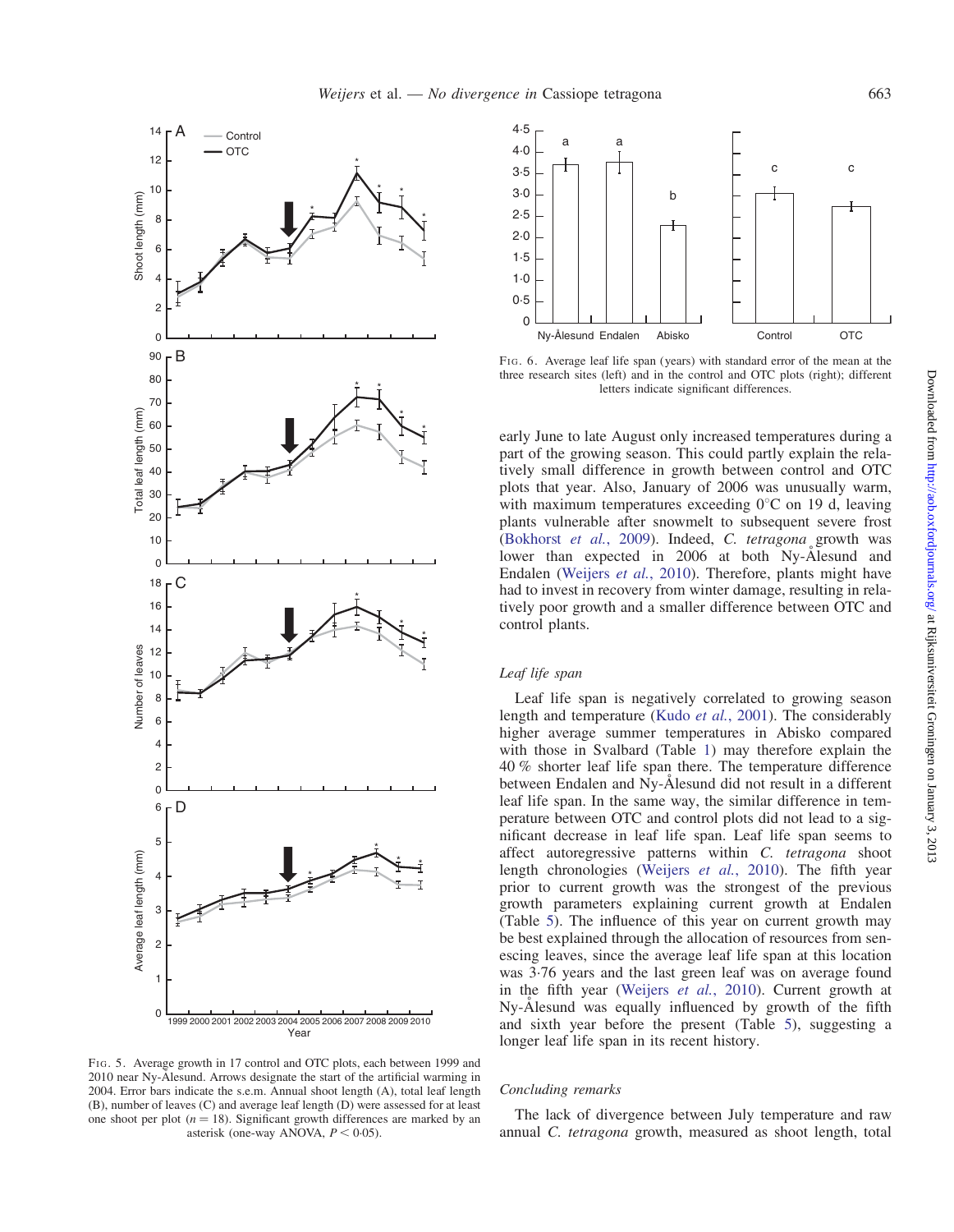<span id="page-11-0"></span>

FIG. 7. Annual shoot length chronology for Endalen and Svalbard, together with local mean July temperature from the Svalbard Airport series. (A) No standardization applied; (B) standardized by dividing each individual branch chronology by a horizontal line through its mean; (C) standardized by dividing the individual branch chronologies by a fitted 32-year cubic spline;  $*P < 0.0001$ .

leaf length and number of leaves, as well as the species' persistent growth response to 7 years of experimental warming, shows the capability of these parameters to capture large-scale changes in mean July temperature. Furthermore, it confirms their suitability to serve as an arctic-wide temperature proxy. Annual average leaf length should be disregarded as a temperature proxy due to insensitivity to temperature at the southern distribution limit of C. tetragona. As raw growth showed a linear response to mean July temperature, we believe that lowfrequency changes in July temperature are in principle captured by C. tetragona growth parameters, except for average leaf length. Standardization of C. tetragona growth chronologies should therefore be conservative, in order to retain such trends and prevent possible erroneous detection of dissociation between annual growth parameters and temperature.

# ACKNOWLEDGEMENTS

We acknowledge Kings Bay AS, Ny-Ålesund, for permission to install OTCs and control plots. We are indebted to Professor Dr T.V. Callaghan, Director Royal Swedish Academy of Sciences, Abisko Scientific Research Station, for providing the OTC panels. We thank James Weedon for

collecting plants near Abisko. Furthermore, we are indebted to Mr Wojtek Moskal, Norsk Polarinstitutt, and Mr Nick Cox, BAS-NERC, Cambridge, UK, for their indispensable logistical support in Ny-Alesund. We thank the anonymous reviewers, whose constructive comments led to great improvement of the manuscript. The research presented is part of project 851.40.051 'Long-lived evergreen shrubs from polar ecosystems as monitors of present and past climate change', funded by The Netherlands Organization for Scientific Research (NWO) as part of the International Polar Year 2007–2008.

## LITERATURE CITED

- Aanes R, Saether BE, Smith FM, Cooper EJ, Wookey PA, Oritsland NA. 2002. The Arctic Oscillation predicts effects of climate change in two trophic levels in a high-arctic ecosystem. Ecology Letters 5: 445–453. ACIA. 2005. Arctic climate impact assessment. Cambridge.
- Aerts R, Cornelissen JHC, Dorrepaal E, van Logtestijn RSP, Callaghan TV. 2004. Effects of experimentally imposed climate scenarios on flowering phenology and flower production of subarctic bog species. Global Change Biology 10: 1599–1609.
- Bär A, Pape R, Bräuning A, Löffler J. 2008. Growth-ring variations of dwarf shrubs reflect regional climate signals in alpine environments rather than topoclimatic differences. Journal of Biogeography 35: 625–636.